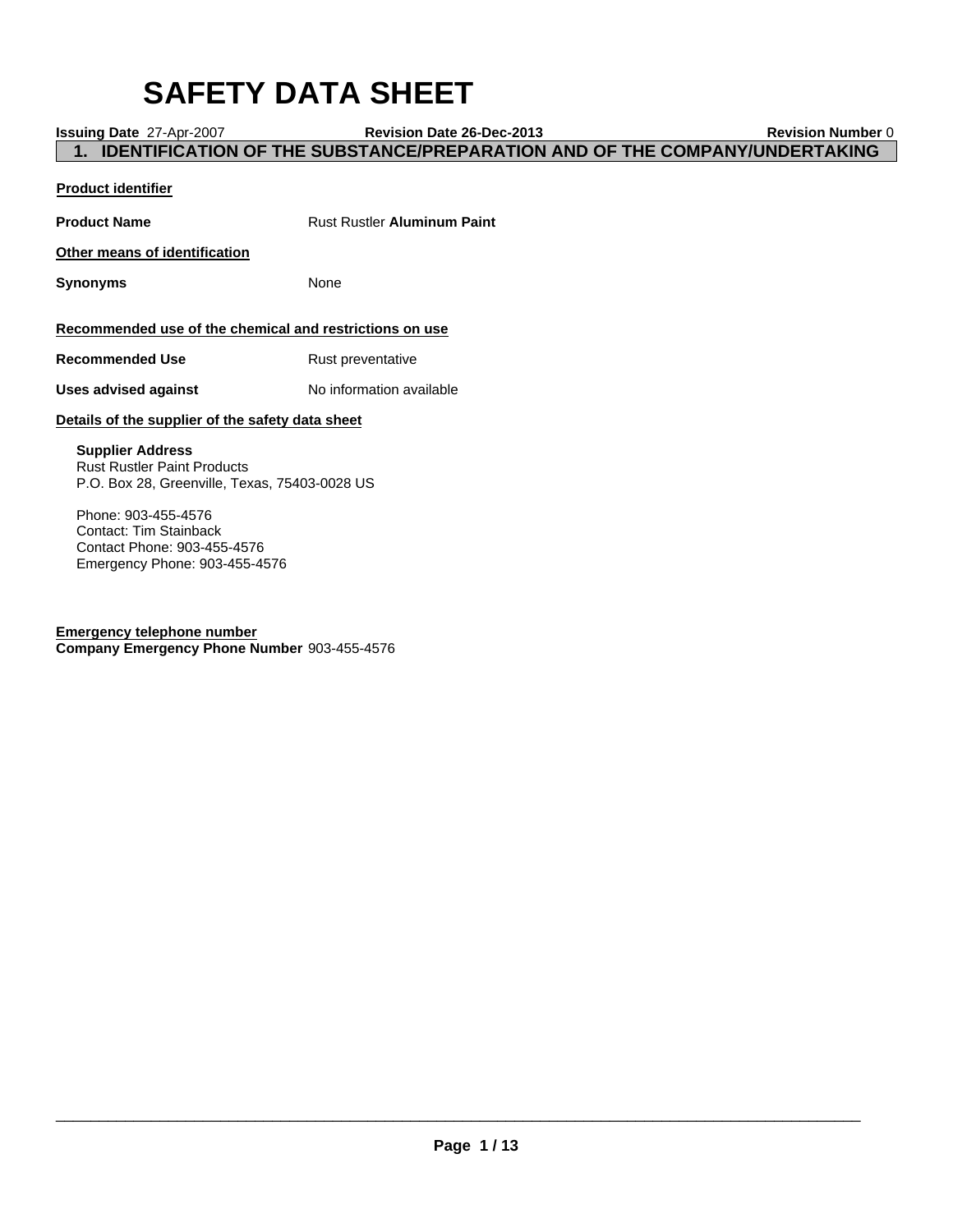#### $\overline{\phantom{a}}$  , and the set of the set of the set of the set of the set of the set of the set of the set of the set of the set of the set of the set of the set of the set of the set of the set of the set of the set of the s **2. HAZARDS IDENTIFICATION**

### **Classification**

This chemical is considered hazardous by the 2012 OSHA Hazard Communication Standard (29 CFR 1910.1200).

| Acute toxicity - Inhalation (Gases)       | Category 4  |
|-------------------------------------------|-------------|
| Acute toxicity - Inhalation (Dusts/Mists) | Category 4  |
| Skin corrosion/irritation                 | Category 2  |
| Germ cell mutagenicity                    | Category 1B |
| Carcinogenicity                           | Category 2  |
| Aspiration toxicity                       | Category 1  |
| Flammable liquids                         | Category 3  |

#### **GHS Label elements, including precautionary statements**

**Signal word** Danger

**Emergency Overview** 

**Hazard statements** Harmful if inhaled Causes skin irritation May cause genetic defects Suspected of causing cancer May be fatal if swallowed and enters airways Flammable liquid and vapor



**Appearance** Silver **Physical State** Liquid **Odor** Solvent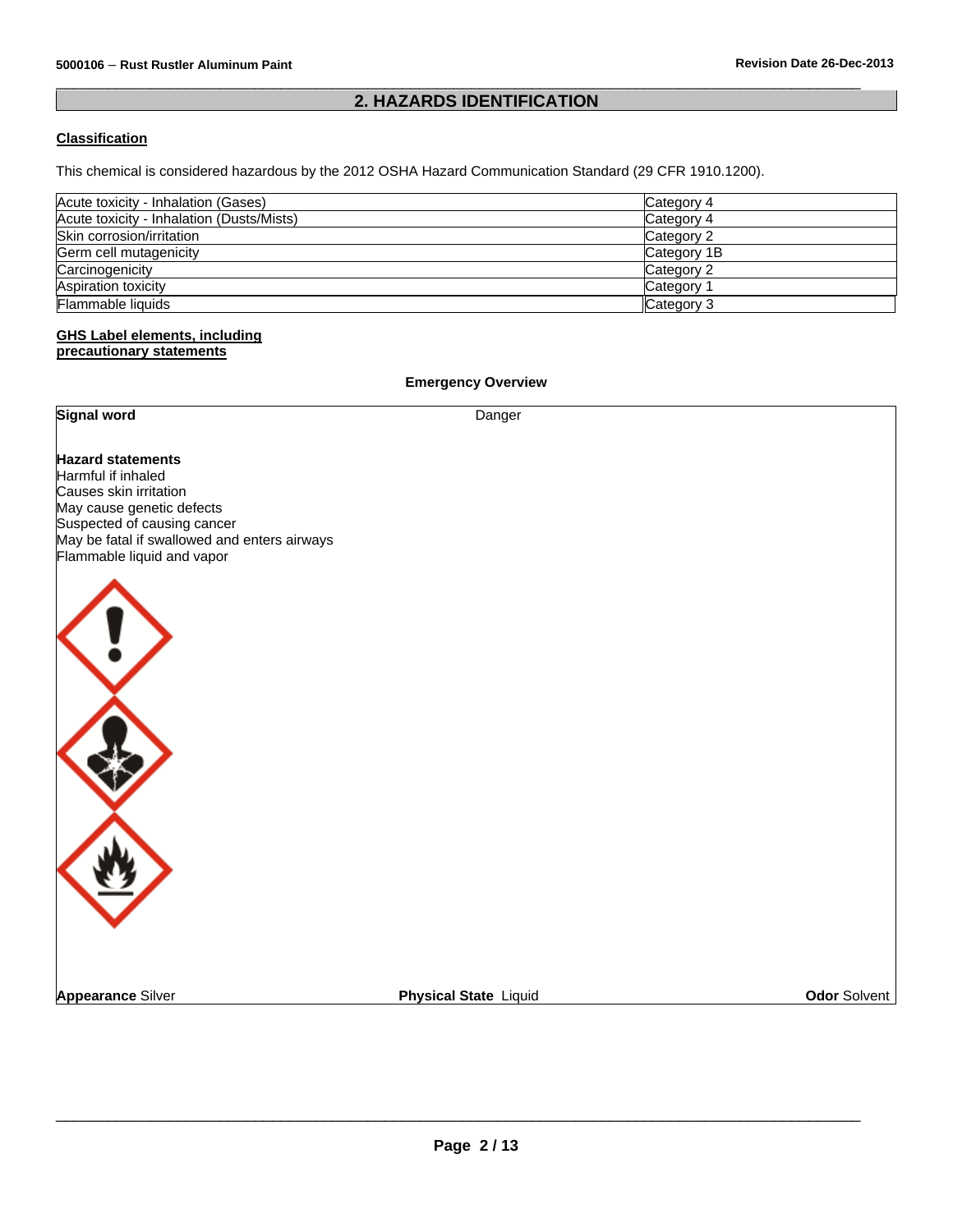#### $\overline{\phantom{a}}$  , and the set of the set of the set of the set of the set of the set of the set of the set of the set of the set of the set of the set of the set of the set of the set of the set of the set of the set of the s **Precautionary Statements - Prevention**

Obtain special instructions before use Do not handle until all safety precautions have been read and understood Use personal protective equipment as required Avoid breathing dust/fume/gas/mist/vapors/spray Use only outdoors or in a well-ventilated area Wash face, hands and any exposed skin thoroughly after handling Keep away from heat/sparks/open flames/hot surfaces. - No smoking Keep container tightly closed Ground/bond container and receiving equipment Use explosion-proof electrical/ventilating/lighting/equipment Use only non-sparking tools Take precautionary measures against static discharge

#### **Precautionary Statements - Response**

IF exposed or concerned: Get medical advice/attention Specific treatment (see supplemental first aid instructions on this label)

#### **Skin**

If skin irritation occurs: Get medical advice/attention IF ON SKIN (or hair): Remove/Take off immediately all contaminated clothing. Rinse skin with water/shower Wash contaminated clothing before reuse

#### **Inhalation**

IF INHALED: Remove victim to fresh air and keep at rest in a position comfortable for breathing

#### **Ingestion**

IF SWALLOWED: Immediately call a POISON CENTER or doctor/physician Do NOT induce vomiting

#### **Fire**

In case of fire: Use CO2, dry chemical, or foam for extinction

#### **Precautionary Statements - Storage**

Store locked up Store in a well-ventilated place. Keep cool

#### **Precautionary Statements - Disposal**

Dispose of contents/container to an approved waste disposal plant

### **Hazards not otherwise classified (HNOC)**

Not Applicable

#### **Unknown Toxicity**

60% of the mixture consists of ingredient(s) of unknown toxicity

#### **Other information**

- May be harmful in contact with skin
- Toxic to aquatic life with long lasting effects
- Prolonged or repeated contact may dry skin and cause irritation

**Interactions with Other Chemicals** Irritants. Sensitizers. Epoxies. Use of alcoholic beverages may enhance toxic effects.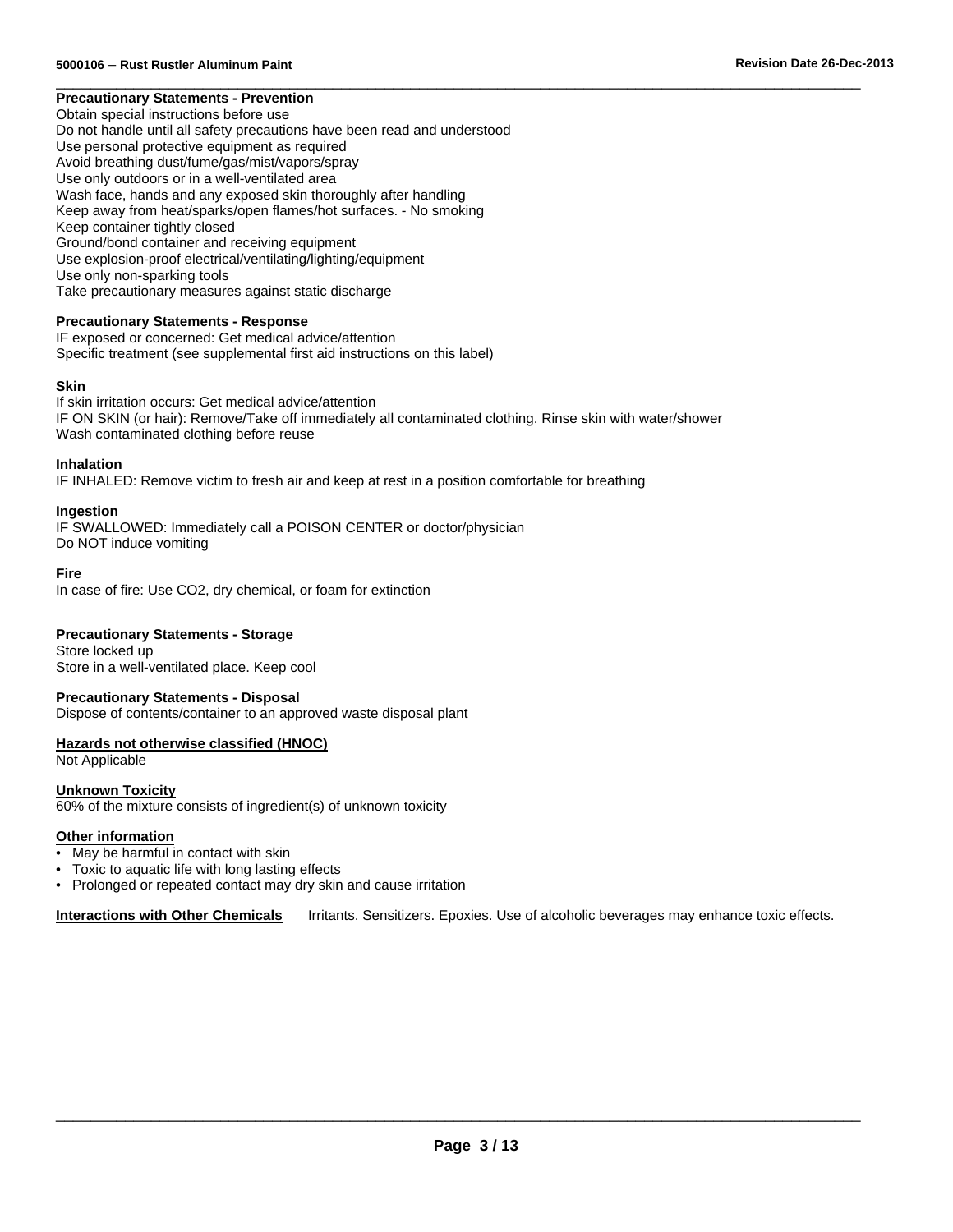#### $\overline{\phantom{a}}$  , and the set of the set of the set of the set of the set of the set of the set of the set of the set of the set of the set of the set of the set of the set of the set of the set of the set of the set of the s **3. COMPOSITION/INFORMATION ON INGREDIENTS**

| <b>Chemical Name</b>                     | <b>CAS-No</b> | Weight % | <b>Trade Secret</b> |
|------------------------------------------|---------------|----------|---------------------|
| Stoddard solvent                         | 8052-41-3     | 20-55    |                     |
| Aluminum                                 | 7429-90-5     | $5 - 20$ |                     |
| Xylenes (o-, m-, p- isomers)             | 1330-20-7     | $5-20$   |                     |
| Hexanoic acid, 2-ethyl-, cobalt(2+) salt | 136-52-7      | 0-4      |                     |

\* The exact percentage (concentration) of composition has been withheld as a trade secret

### **4. FIRST AID MEASURES**

#### **First aid measures**

| <b>General Advice</b>                                       | Show this safety data sheet to the doctor in attendance. If symptoms persist, call a physician.<br>Immediate medical attention is required.                                                                                                                                                                                                              |
|-------------------------------------------------------------|----------------------------------------------------------------------------------------------------------------------------------------------------------------------------------------------------------------------------------------------------------------------------------------------------------------------------------------------------------|
| <b>Eve Contact</b>                                          | Immediately flush with plenty of water. After initial flushing, remove any contact lenses and<br>continue flushing for at least 15 minutes. Keep eye wide open while rinsing. Do not rub<br>affected area. If symptoms persist, call a physician.                                                                                                        |
| <b>Skin Contact</b>                                         | Wash off immediately with soap and plenty of water removing all contaminated clothes and<br>shoes. Consult a physician if necessary. Get medical attention if irritation develops and<br>persists.                                                                                                                                                       |
| <b>Inhalation</b>                                           | Move to fresh air. If not breathing, give artificial respiration. Administer oxygen if breathing is<br>difficult and you are trained.                                                                                                                                                                                                                    |
| Ingestion                                                   | Clean mouth with water and afterwards drink plenty of water. Never give anything by mouth to<br>an unconscious person. Do NOT induce vomiting. Aspiration hazard if swallowed - can enter<br>lungs and cause damage. If vomiting occurs, lean victim forward to reduce the risk of<br>aspiration. Call a physician or Poison Control Center immediately. |
| <b>Protection of First-aiders</b>                           | Ensure that medical personnel are aware of the material(s) involved, and take precautions to<br>protect themselves.                                                                                                                                                                                                                                      |
| Most important symptoms and effects, both acute and delayed |                                                                                                                                                                                                                                                                                                                                                          |
| <b>Most Important Symptoms/Effects</b>                      | Coughing and/ or wheezing. Itching.                                                                                                                                                                                                                                                                                                                      |
|                                                             | Indication of any immediate medical attention and special treatment needed                                                                                                                                                                                                                                                                               |
| <b>Notes to Physician</b>                                   | May cause sensitization of susceptible persons. Use of epinephrine may be indicated Treat<br>symptomatically. Because of the danger of aspiration, emesis or gastric lavage should not be<br>employed unless the risk is justified by the presence of additional toxic substances                                                                        |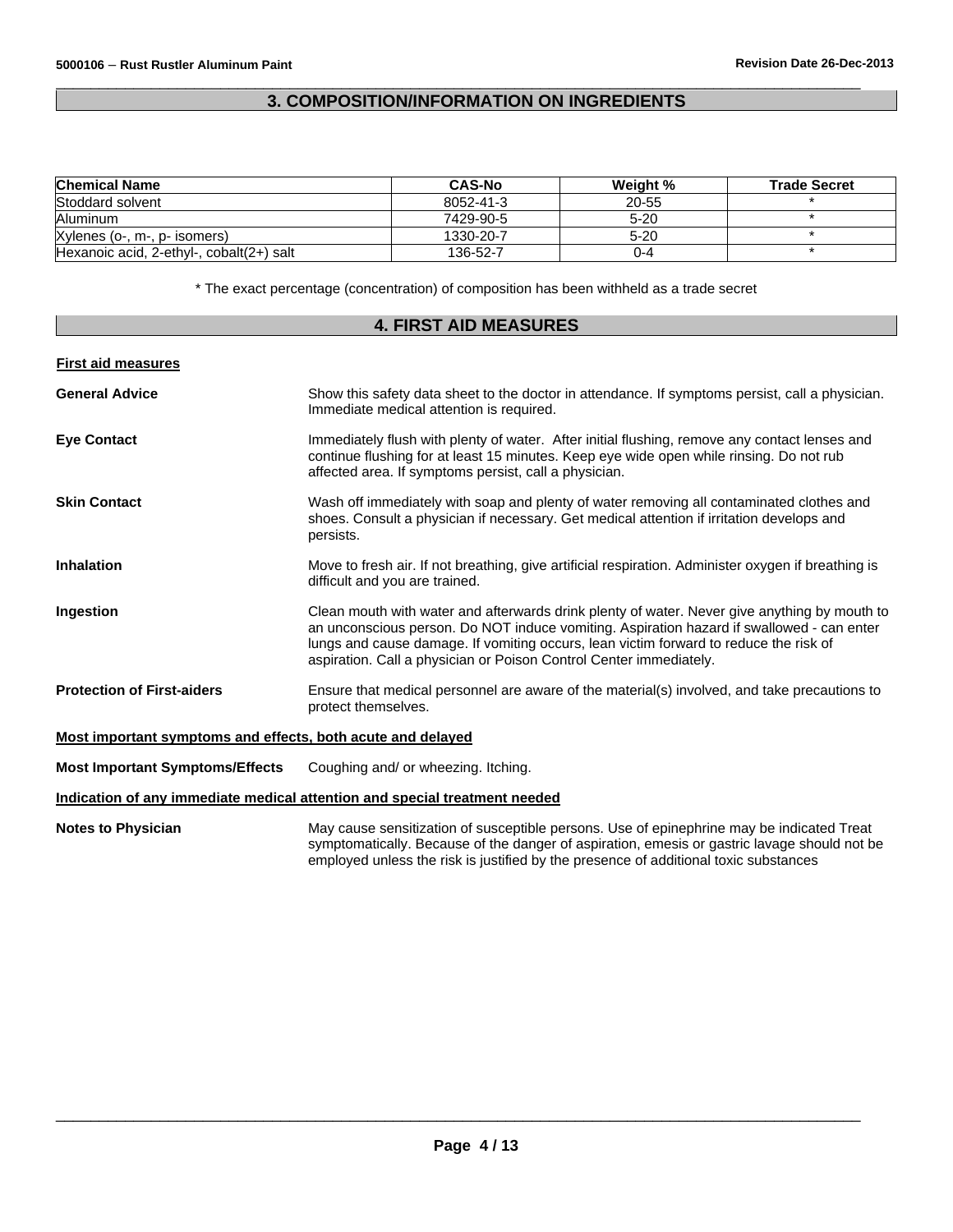#### $\overline{\phantom{a}}$  , and the set of the set of the set of the set of the set of the set of the set of the set of the set of the set of the set of the set of the set of the set of the set of the set of the set of the set of the s **5. FIRE-FIGHTING MEASURES**

#### **Suitable Extinguishing Media**

Dry chemical, CO2, water spray or regular foam. Use water spray or fog; do not use straight streams.

#### **Unsuitable Extinguishing Media**

CAUTION: All these products have a very low flash point. Use of water spray when fighting fire may be inefficient.

#### **Specific Hazards Arising from the Chemical**

Some may be transported hot

| <b>Uniform Fire Code</b>                                         | Combustible Liquid: III-A<br>Sensitizer: Liquid<br><b>Toxic: Liquid</b> |
|------------------------------------------------------------------|-------------------------------------------------------------------------|
| <b>Physical/Chemical Reaction</b><br><b>Properties</b>           | No data available                                                       |
| <b>Explosion Data</b><br><b>Sensitivity to Mechanical Impact</b> | None                                                                    |
| <b>Sensitivity to Static Discharge</b>                           | Yes                                                                     |

#### **Protective Equipment and Precautions for Firefighters**

Move containers from fire area if you can do it without risk.

#### **6. ACCIDENTAL RELEASE MEASURES**

#### **Personal precautions, protective equipment and emergency procedures**

| <b>Personal Precautions</b>                          | Remove all sources of ignition. Evacuate personnel to safe areas. Ensure adequate<br>ventilation. Use personal protective equipment. Keep people away from and upwind of<br>spill/leak. Avoid contact with skin, eyes and clothing. Avoid breathing vapors or mists Avoid<br>dust formation. ELIMINATE all ignition sources (no smoking, flares, sparks or flames in<br>immediate area). Pay attention to flashback. Take precautionary measures against static<br>discharges. All equipment used when handling the product must be grounded. Do not touch or<br>walk through spilled material. |
|------------------------------------------------------|-------------------------------------------------------------------------------------------------------------------------------------------------------------------------------------------------------------------------------------------------------------------------------------------------------------------------------------------------------------------------------------------------------------------------------------------------------------------------------------------------------------------------------------------------------------------------------------------------|
| <b>Other Information</b>                             | Water spray may reduce vapor; but may not prevent ignition in closed spaces.                                                                                                                                                                                                                                                                                                                                                                                                                                                                                                                    |
| <b>Environmental precautions</b>                     |                                                                                                                                                                                                                                                                                                                                                                                                                                                                                                                                                                                                 |
| <b>Environmental Precautions</b>                     | Prevent entry into waterways, sewers, basements or confined areas.                                                                                                                                                                                                                                                                                                                                                                                                                                                                                                                              |
| Methods and material for containment and cleaning up |                                                                                                                                                                                                                                                                                                                                                                                                                                                                                                                                                                                                 |
| <b>Methods for Containment</b>                       | A vapor suppressing foam may be used to reduce vapors. Absorb or cover with dry earth, sand<br>or other non-combustible material and transfer to containers.                                                                                                                                                                                                                                                                                                                                                                                                                                    |
| <b>Methods for Cleaning Up</b>                       | Use clean non-sparking tools to collect absorbed material. Dike far ahead of liquid spill for later<br>disposal.                                                                                                                                                                                                                                                                                                                                                                                                                                                                                |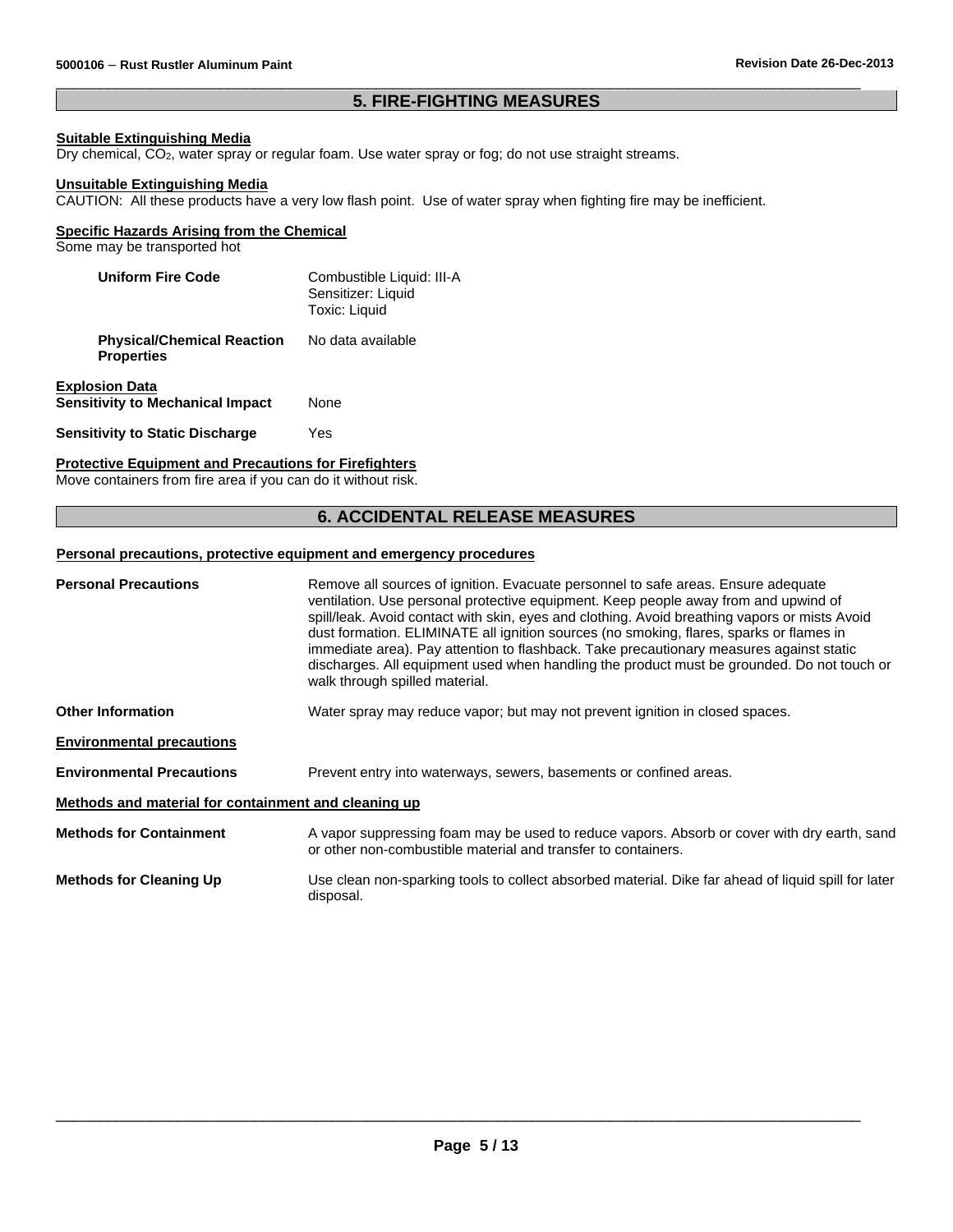#### $\overline{\phantom{a}}$  , and the set of the set of the set of the set of the set of the set of the set of the set of the set of the set of the set of the set of the set of the set of the set of the set of the set of the set of the s **7. HANDLING AND STORAGE**

#### **Precautions for safe handling**

| Handling                                                     | Do not breathe vapors, mist or gas                                                                                                                                                                                                                                                                                                                                                                                                                                              |  |
|--------------------------------------------------------------|---------------------------------------------------------------------------------------------------------------------------------------------------------------------------------------------------------------------------------------------------------------------------------------------------------------------------------------------------------------------------------------------------------------------------------------------------------------------------------|--|
| Conditions for safe storage, including any incompatibilities |                                                                                                                                                                                                                                                                                                                                                                                                                                                                                 |  |
| <b>Storage</b>                                               | Keep in properly labeled containers. Keep away from heat and sources of ignition. Keep<br>containers tightly closed in a dry, cool and well-ventilated place. Keep out of the reach of<br>children. Store locked up. Protect from moisture. Store away from other materials. Do not store<br>near combustible materials. Keep in an area equipped with sprinklers. Store in accordance<br>with the particular national regulations. Store in accordance with local regulations. |  |
| <b>Incompatible Products</b>                                 | Strong acids. Strong bases. Strong oxidizing agents.                                                                                                                                                                                                                                                                                                                                                                                                                            |  |

### **8. EXPOSURE CONTROLS/PERSONAL PROTECTION**

### **Control parameters**

#### **Exposure Guidelines**

| <b>Chemical Name</b>         | <b>ACGIH TLV</b>                   | <b>OSHA PEL</b>                                | <b>NIOSH IDLH</b>                       |
|------------------------------|------------------------------------|------------------------------------------------|-----------------------------------------|
| Stoddard solvent             | TWA: 100 ppm                       | TWA: 500 ppm                                   | IDLH: 20000 mg/m <sup>3</sup>           |
| 8052-41-3                    |                                    | TWA: 2900 mg/m <sup>3</sup>                    | Ceiling: $1800 \text{ mg/m}^3$ 15 min   |
|                              |                                    | (vacated) TWA: 100 ppm                         | TWA: $350 \text{ mg/m}^3$               |
|                              |                                    | (vacated) TWA: $525 \text{ mg/m}^3$            |                                         |
| Aluminum                     | TWA: 1 $mq/m3$ respirable fraction | TWA: 15 $mq/m3$ total dust                     | TWA: 10 $mq/m3$ total dust              |
| 7429-90-5                    |                                    | TWA: 5 $mg/m3$ respirable fraction             | TWA: $5 \text{ mg/m}^3$ respirable dust |
|                              |                                    | (vacated) TWA: 15 mg/m <sup>3</sup> total dust |                                         |
|                              |                                    | (vacated) TWA: 5 mg/m <sup>3</sup> respirable  |                                         |
|                              |                                    | fraction                                       |                                         |
| Xylenes (o-, m-, p- isomers) | STEL: 150 ppm                      |                                                |                                         |
| 1330-20-7                    | TWA: 100 ppm                       |                                                |                                         |

*Immediately Dangerous to Life or Health. ACGIH TLV: American Conference of Governmental Industrial Hygienists - Threshold Limit Value. OSHA PEL: Occupational Safety and Health Administration - Permissible Exposure Limits. NIOSH IDLH:*

**Other Exposure Guidelines** Vacated limits revoked by the Court of Appeals decision in AFL-CIO v. OSHA, 965 F.2d 962 (11th Cir., 1992).

#### **Appropriate engineering controls**

| <b>Engineering Measures</b> | Showers             |  |
|-----------------------------|---------------------|--|
|                             | Eyewash stations    |  |
|                             | Ventilation systems |  |

#### **Individual protection measures, such as personal protective equipment**

| <b>Eye/Face Protection</b>      | Tightly fitting safety goggles. Avoid contact with eyes.                                                                                                                                                                                                                                                                                                                                                     |
|---------------------------------|--------------------------------------------------------------------------------------------------------------------------------------------------------------------------------------------------------------------------------------------------------------------------------------------------------------------------------------------------------------------------------------------------------------|
| <b>Skin and Body Protection</b> | Wear protective gloves/clothing. Long sleeved clothing. Impervious gloves. Chemical resistant<br>apron. Antistatic boots                                                                                                                                                                                                                                                                                     |
| <b>Respiratory Protection</b>   | If exposure limits are exceeded or irritation is experienced, NIOSH/MSHA approved respiratory<br>protection should be worn. Positive-pressure supplied air respirators may be required for high<br>airborne contaminant concentrations. Respiratory protection must be provided in accordance<br>with current local regulations.                                                                             |
| <b>Hygiene Measures</b>         | When using, do not eat, drink or smoke. Provide regular cleaning of equipment, work area and<br>clothing. Avoid contact with skin, eyes and clothing. Wear suitable gloves and eye/face<br>protection. Do not eat, drink or smoke when using this product. Wash hands before breaks and<br>immediately after handling the product. Contaminated work clothing should not be allowed out<br>of the workplace. |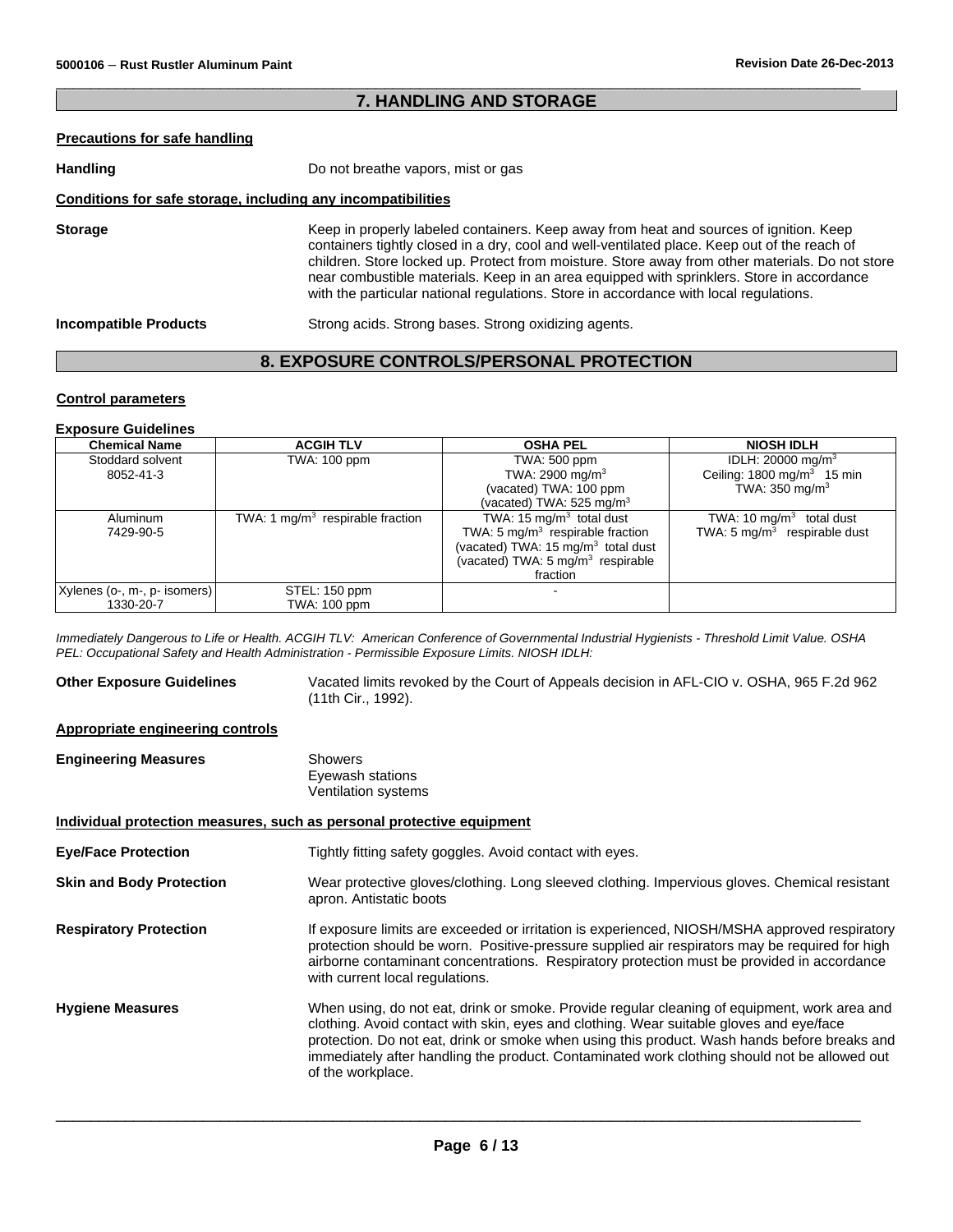#### **9. PHYSICAL AND CHEMICAL PROPERTIES**

 $\overline{\phantom{a}}$  , and the set of the set of the set of the set of the set of the set of the set of the set of the set of the set of the set of the set of the set of the set of the set of the set of the set of the set of the s

**Physical and Chemical Properties Physical State Liquid Appearance Container Silver Appearance** Silver Silver Solvent Solvent Solvent Solvent Solvent Solvent Solvent Solvent Solvent Solvent Solvent Solvent Solvent Solvent Solvent Solvent Solvent Solvent Solvent Solvent Solvent Solvent Solvent Solvent Sol

**Property Remarks/ Method Values Values Remarks/ Method Property Remarks/ Method Property Remarks/ Method Property Remarks/ Method Property Remarks/ Method Property Remarks/ Method Property pH** UNKNOWN UNKHOWN None known<br>
Melting/freezing point **None known** No data available **None known Melting/freezing point None Known**<br> **Boiling Point/Range None known**<br> **Boiling Point/Range None known Boiling Point/Range** 139°C / 282°F 282°F None known<br> **Flash Point None known**<br> **Elash Point None known Flash Point** 60C / 140F None known **Evaporation rate None known**<br> **Elammability (solid. gas)** None None Rown None Known None known **Flammability (solid, gas) Flammability Limits in Air Upper flammability limit** No data available **Lower flammability limit** No data available **Vapor pressure** The Superson Common S.9 mm Hg @ 20 C None known<br> **Vapor density** The Superson Contract About About About None known **Specific Gravity Consumed Accord 1.5 August 2.5 August 2.5 August 2.5 August 2.6 August 2.6 August 2.6 August 2.6 August 2.6 August 2.6 August 2.6 August 2.7 August 2.7 August 2.7 August 2.7 August 2.7 August 2.7 August Water Solubility** Insoluble in water. None known **Solubility in other solvents** No data available None known<br> **Partition coefficient: n-octanol/water** None known **Partition coefficient: n-octanol/water**<br> **Autoignition temperature** None No data available **None known**<br>
None known **Autoignition temperature None Kitabook None known**<br> **Decomposition temperature** Mo data available **None Kitabook None known Decomposition temperature** No data available None Known None known<br> **Kinematic viscosity** None Known No data available None Known None known **Kinematic viscosity** No data available<br> **Dividentic viscosity** No data available **Dynamic viscosity None Known**<br> **Explosive Properties None Known**<br>
None known No data available **Explosive Properties**<br> **Oxidizing Properties**<br> **Oxidizing Properties**<br> **No data available Oxidizing Properties** 

**Other Information Softening Point**<br> **VOC Content (%)**<br>
No data available **VOC Content (%)**<br> **Bulk Density No data available 1.85** lbs/gal **Bulk Density** 

No data available 0.94

**No information available** 

### **10. STABILITY AND REACTIVITY**

#### **Reactivity**

No data available.

#### **Chemical stability**

Stable under recommended storage conditions.

#### **Possibility of Hazardous Reactions**

None under normal processing.

#### **Conditions to avoid**

Heating in air. Excessive heat. Heat, flames and sparks.

#### **Incompatible materials**

Strong acids. Strong bases. Strong oxidizing agents.

#### **Hazardous Decomposition Products**

Thermal decomposition can lead to release of irritating gases and vapors. Carbon monoxide (CO). Carbon dioxide (CO2).

### **11. TOXICOLOGICAL INFORMATION**

#### **Information on likely routes of exposure**

#### **Product Information**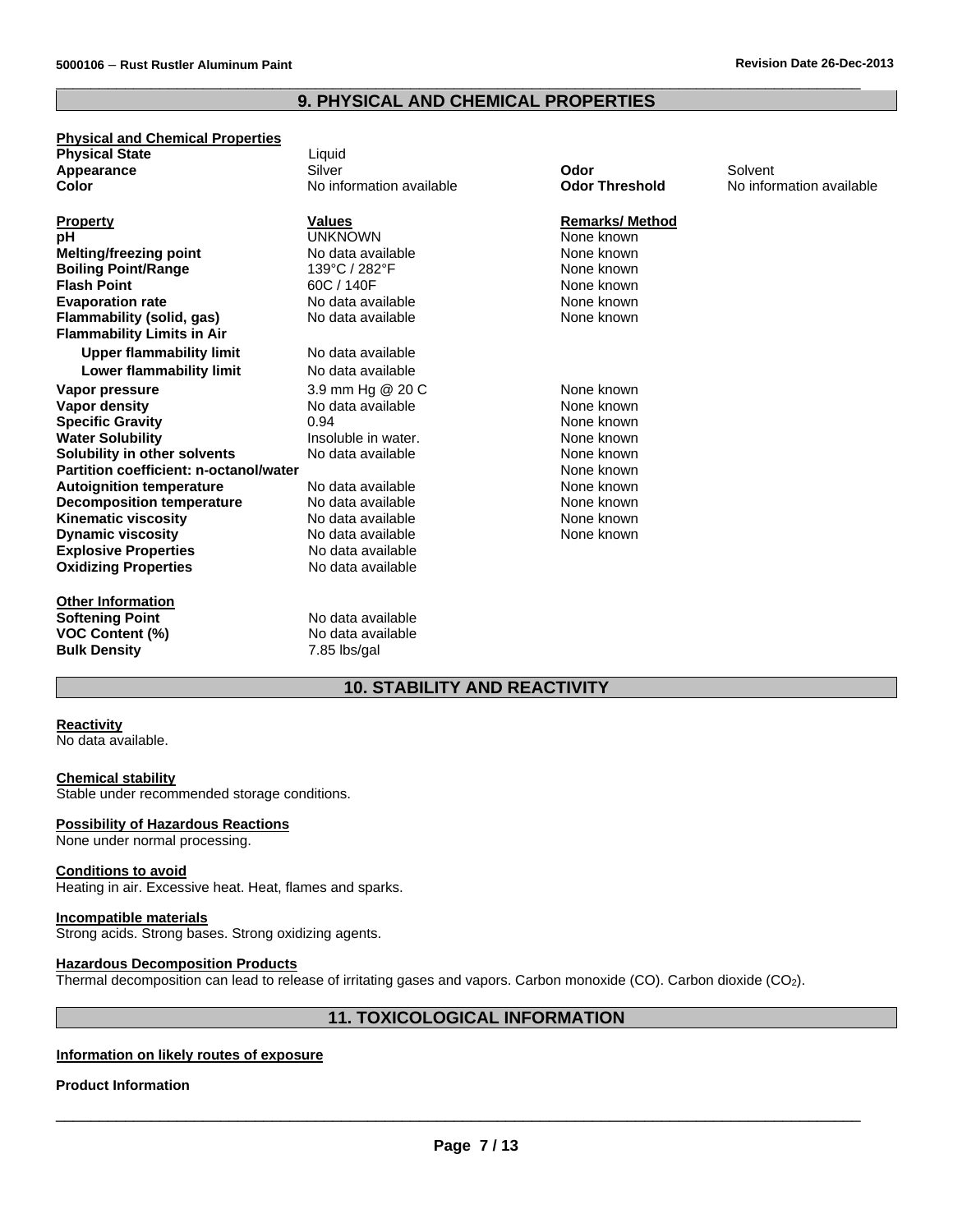| <b>Inhalation</b>   | May cause irritation of respiratory tract. Harmful by inhalation. (based on components).<br>Aspiration into lungs can produce severe lung damage. May cause pulmonary edema.<br>Pulmonary edema can be fatal.                                                                                                              |
|---------------------|----------------------------------------------------------------------------------------------------------------------------------------------------------------------------------------------------------------------------------------------------------------------------------------------------------------------------|
| <b>Eye Contact</b>  | Expected to be an irritant based on components. Irritating to eyes. May cause redness, itching,<br>and pain.                                                                                                                                                                                                               |
| <b>Skin Contact</b> | Expected to be an irritant based on components. Irritating to skin. Repeated exposure may<br>cause skin dryness or cracking.                                                                                                                                                                                               |
| Ingestion           | Ingestion may cause irritation to mucous membranes. Ingestion may cause gastrointestinal<br>irritation, nausea, vomiting and diarrhea. Potential for aspiration if swallowed. May cause lung<br>damage if swallowed. Aspiration may cause pulmonary edema and pneumonitis. May be fatal<br>if swallowed and enters airways |

 $\overline{\phantom{a}}$  , and the set of the set of the set of the set of the set of the set of the set of the set of the set of the set of the set of the set of the set of the set of the set of the set of the set of the set of the s

#### **Component Information**

| <b>Chemical Name</b>         | ∟D50 Oral    | <b>LD50 Dermal</b> | LC50 Inhalation |
|------------------------------|--------------|--------------------|-----------------|
| Xylenes (o-, m-, p- isomers) | (Rat         | ( Rabbit           | = 47635 mg/L    |
| 1330-20-7                    | = 4300 mg/kg | $>$ 2000 mg/kg $'$ | $(Rat)$ 4 h     |

#### **Information on toxicological effects**

**Symptoms** Redness of the skin. May cause redness and tearing of the eyes. Coughing and/ or wheezing. Difficulty in breathing. Asthma-like and/ or skin allergy-like symptoms.

#### **Delayed and immediate effects as well as chronic effects from short and long-term exposure**

**Sensitization** No information available.

**Mutagenic Effects Contains a known or suspected mutagen** 

**Carcinogenicity** The table below indicates whether each agency has listed any ingredient as a carcinogen.

| <b>Chemical Name</b>         | ACGIH | <b>IARC</b> | <b>NTP</b> | OSHA |
|------------------------------|-------|-------------|------------|------|
| Xylenes (o-, m-, p- isomers) |       | Group 3     |            |      |
| 1330-20-7                    |       |             |            |      |
| Hexanoic acid, 2-ethyl-,     |       | Group 2B    |            |      |
| $\text{cobalt}(2+)$ salt     |       |             |            |      |
| 136-52-7                     |       |             |            |      |

| IARC: (International Agency for Research on Cancer) |  |  |  |
|-----------------------------------------------------|--|--|--|
|-----------------------------------------------------|--|--|--|

*Group 2B - Possibly Carcinogenic to Humans Group 3 - Not Classifiable as to Carcinogenicity in Humans OSHA: (Occupational Safety & Health Administration) X - Present*

| <b>Reproductive Toxicity</b>    | No information available                                                                                                                                                                                                                                                                                                                                                                                                              |
|---------------------------------|---------------------------------------------------------------------------------------------------------------------------------------------------------------------------------------------------------------------------------------------------------------------------------------------------------------------------------------------------------------------------------------------------------------------------------------|
| <b>STOT - single exposure</b>   | No information available.                                                                                                                                                                                                                                                                                                                                                                                                             |
| <b>STOT - repeated exposure</b> | No information available.                                                                                                                                                                                                                                                                                                                                                                                                             |
| <b>Chronic Toxicity</b>         | Avoid repeated exposure. Repeated or prolonged contact causes sensitization, asthma and<br>eczemas. Intentional misuse by deliberately concentrating and inhaling contents may be<br>harmful or fatal. Contains material which may cause cancer. Contains a known or suspected<br>mutagen. Possible risks of irreversible effects. Contains a known or suspected carcinogen.<br>Aspiration may cause pulmonary edema and pneumonitis. |
| <b>Target Organ Effects</b>     | Central nervous system (CNS). Eyes. Kidney. Respiratory system. Skin. May affect the genetic<br>material in germ cells (sperm and eggs). Gastrointestinal tract (GI). Liver. Lungs. Testes                                                                                                                                                                                                                                            |
| <b>Aspiration Hazard</b>        | No information available.                                                                                                                                                                                                                                                                                                                                                                                                             |

#### **Numerical measures of toxicity Product Information**

**The following values are calculated based on chapter 3.1 of the GHS document**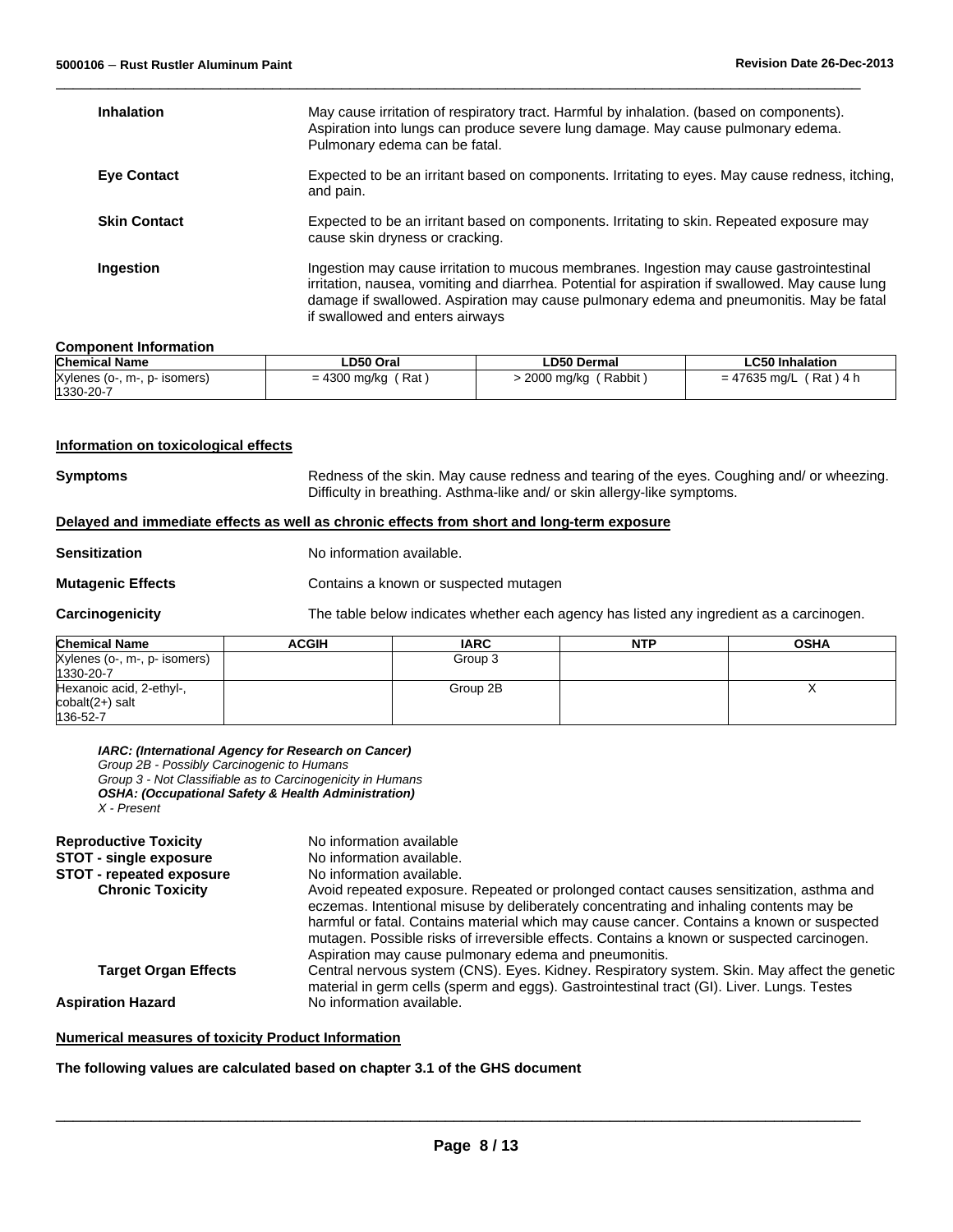$\overline{\phantom{a}}$  , and the set of the set of the set of the set of the set of the set of the set of the set of the set of the set of the set of the set of the set of the set of the set of the set of the set of the set of the s **ATEmix (oral)** 8,600.00 mg/kg **ATEmix (dermal)** 2,200.00 mg/kg (ATE) **ATEmix (inhalation-gas)** 9,000.00 ppm (4 hr) **ATEmix (inhalation-dust/mist)** 3.00 mg/L **ATEmix (inhalation-vapor)** 22.00ATEmix

### **12. ECOLOGICAL INFORMATION**

This product contains a chemical which is listed as a marine pollutant according to DOT

#### **Ecotoxicity**

Toxic to aquatic life with long lasting effects

#### **Persistence and Degradability**

No information available.

#### **Bioaccumulation**

No information available.

#### **Other Adverse Effects**

No information available.

#### **13. DISPOSAL CONSIDERATIONS**

#### **Waste treatment methods**

Waste Disposal Methods This material, as supplied, is not a hazardous waste according to Federal regulations (40 CFR 261). This material could become a hazardous waste if it is mixed with or otherwise comes in contact with a hazardous waste, if chemical additions are made to this material, or if the material is processed or otherwise altered. Consult 40 CFR 261 to determine whether the altered material is a hazardous waste. Consult the appropriate state, regional, or local regulations for additional requirements.

**Contaminated Packaging Theory Contaminated Packaging Containers.** 

#### **US EPA Waste Number** U239

| <b>Chemical Name</b>               | RCRA | RCRA - Basis for <i>I</i><br>Listina | <b>RCRA - D Series Wastes</b> | <b>RCRA - U Series Wastes</b> |
|------------------------------------|------|--------------------------------------|-------------------------------|-------------------------------|
| Xylenes (o-, m-,<br>-. p- isomers) |      |                                      |                               | U239                          |
| 1330-20-7                          |      |                                      |                               |                               |

This product contains one or more substances that are listed with the State of California as a hazardous waste.

| <b>Chemical Name</b>                     | <b>California Hazardous Waste</b> |
|------------------------------------------|-----------------------------------|
| Aluminum                                 | Ignitable powder                  |
| 7429-90-5                                |                                   |
| Xylenes (o-, m-, p- isomers)             | Toxic                             |
| 1330-20-7                                | lanitable                         |
| Hexanoic acid, 2-ethyl-, cobalt(2+) salt | Toxic                             |
| 136-52-7                                 |                                   |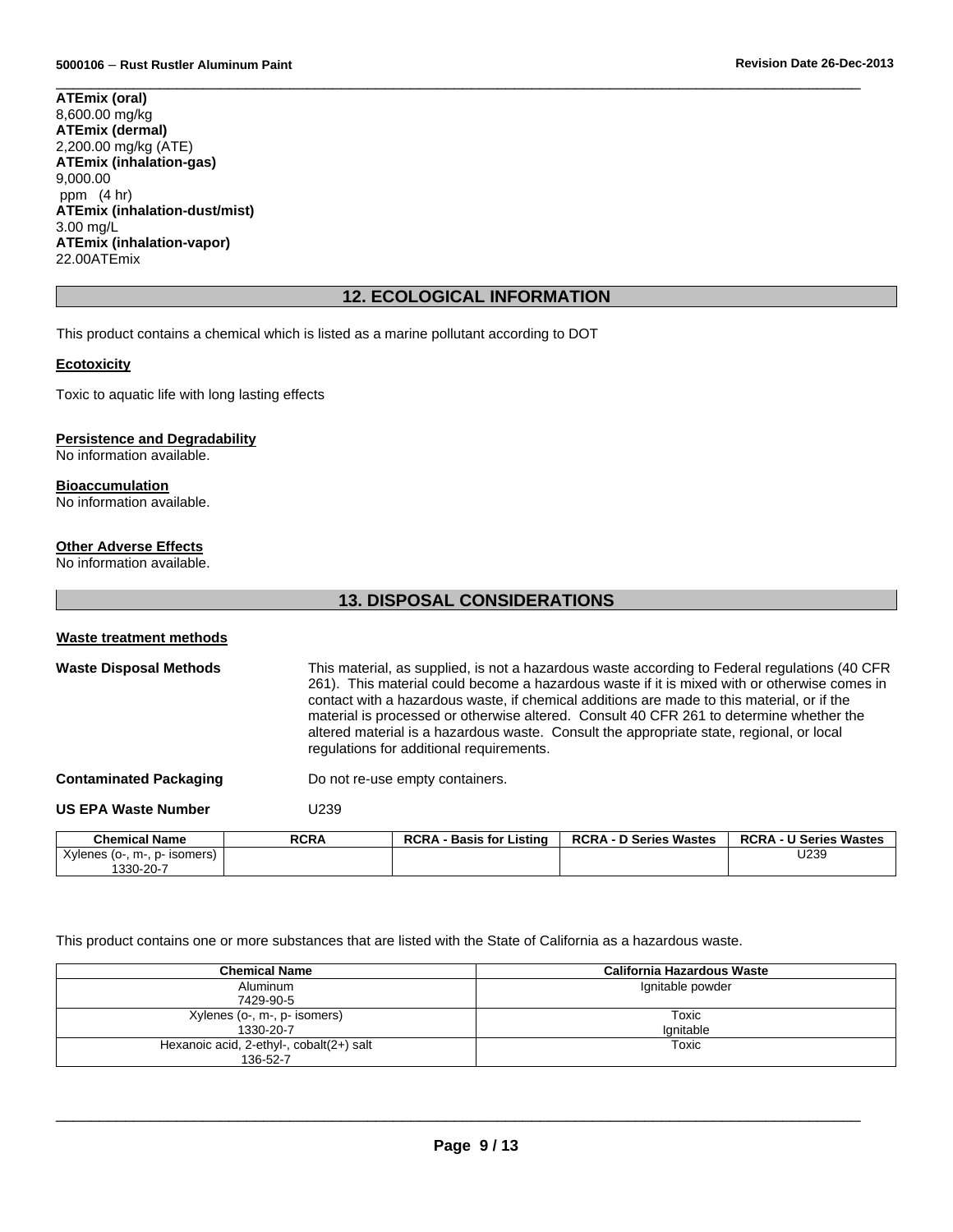## **14. TRANSPORT INFORMATION**

 $\overline{\phantom{a}}$  , and the set of the set of the set of the set of the set of the set of the set of the set of the set of the set of the set of the set of the set of the set of the set of the set of the set of the set of the s

| <u> DO L</u>    | <b>Proper Shipping Name</b><br><b>Hazard Class</b><br><b>Reportable Quantity (RQ)</b><br>(RQ/% in mixture)<br><b>Marine Pollutant</b><br><b>Description</b><br><b>Emergency Response Guide</b><br><b>Number</b> | Consumer commodity<br>ORM-D<br>Xylenes isomers and mixture, RQ kg = 227<br>This product contains a chemical which is listed as a marine pollutant according to DOT<br>Consumer commodity, ORM-D,, RQ<br>128 |
|-----------------|-----------------------------------------------------------------------------------------------------------------------------------------------------------------------------------------------------------------|-------------------------------------------------------------------------------------------------------------------------------------------------------------------------------------------------------------|
| <b>TDG</b>      | <b>UN-No</b><br><b>Proper Shipping Name</b><br><b>Hazard Class</b><br><b>Packing Group</b><br><b>Description</b>                                                                                                | <b>UN1263</b><br>Paint<br>3<br>III<br>PAINT, 3, UN1263, PG III                                                                                                                                              |
| <b>MEX</b>      | <b>UN-No</b><br><b>Proper Shipping Name</b><br><b>Hazard Class</b><br><b>Description</b>                                                                                                                        | <b>UN1263</b><br>Pintura<br>3<br>UN1263 Pintura, 3,                                                                                                                                                         |
| <b>ICAO</b>     | <b>UN-No</b><br><b>Proper Shipping Name</b><br><b>Hazard Class</b><br><b>Packing Group</b><br><b>Description</b>                                                                                                | <b>UN1263</b><br>Paint<br>3<br>Ш<br>Paint, 3, UN1263, PG III                                                                                                                                                |
| <b>IATA</b>     | <b>UN-No</b><br><b>Proper Shipping Name</b><br><b>Hazard Class</b><br><b>Packing Group</b><br><b>Description</b>                                                                                                | <b>UN1263</b><br>Paint<br>3<br>Ш<br>UN1263, Paint, 3, PG III                                                                                                                                                |
| <b>IMDG/IMO</b> | <b>UN-No</b><br><b>Proper Shipping Name</b><br><b>Hazard Class</b><br><b>Packing Group</b><br>EmS No.<br><b>Description</b>                                                                                     | <b>UN1263</b><br>Paint<br>3<br>III<br>$F-E$ , $S-E$<br>UN1263, Paint, 3, PG III                                                                                                                             |
| RID             | <b>UN-No</b><br><b>Proper Shipping Name</b><br><b>Hazard Class</b><br><b>Packing Group</b><br><b>Classification Code</b><br><b>Description</b><br><b>ADR/RID-Labels</b>                                         | <b>UN1263</b><br>Paint<br>3<br>$\mathop{\rm III}$<br>F <sub>1</sub><br>UN1263 Paint, 3, III, RID<br>3                                                                                                       |
| <b>ADR</b>      | <b>UN-No</b>                                                                                                                                                                                                    | UN1263                                                                                                                                                                                                      |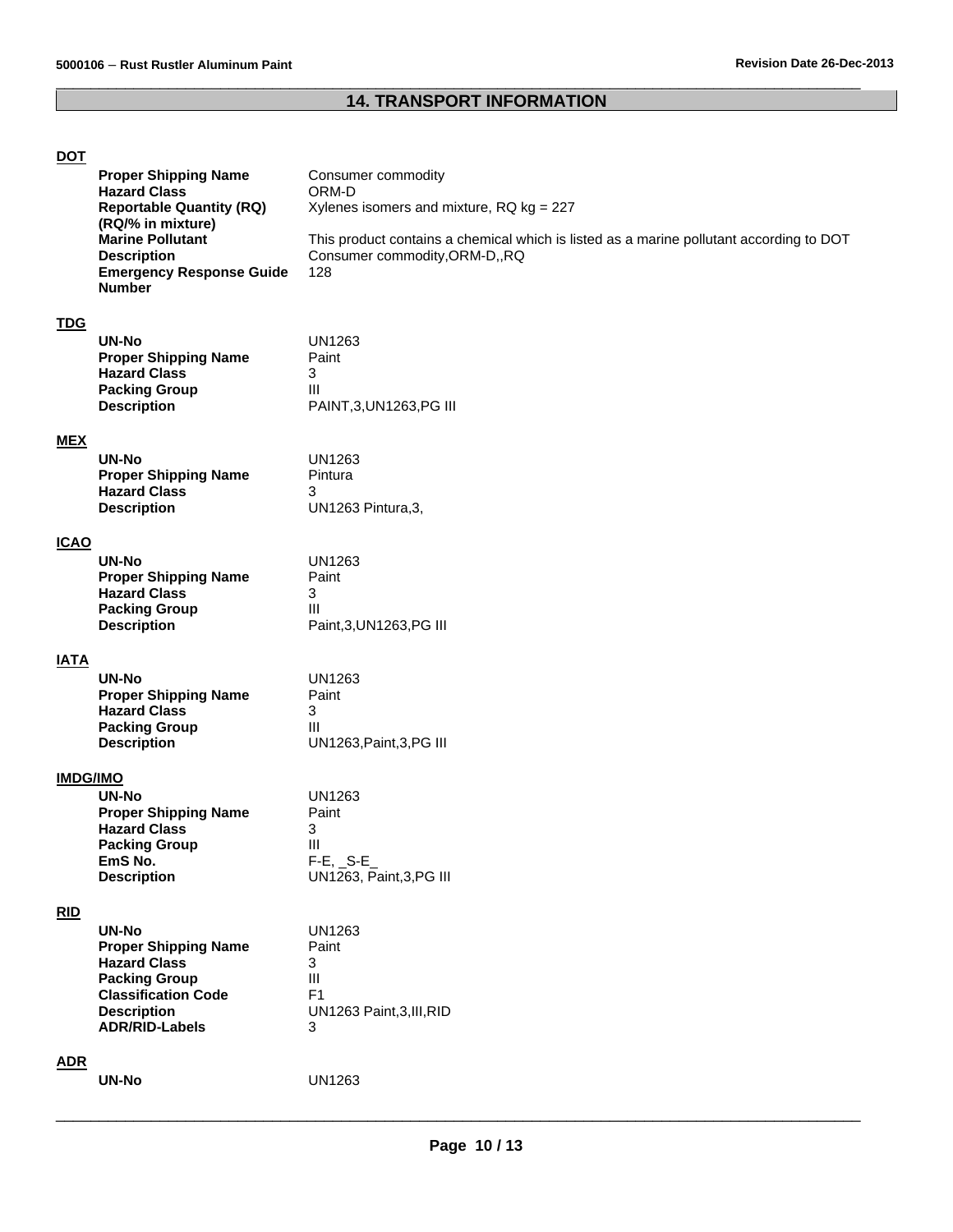#### **14. TRANSPORT INFORMATION**

 $\overline{\phantom{a}}$  , and the set of the set of the set of the set of the set of the set of the set of the set of the set of the set of the set of the set of the set of the set of the set of the set of the set of the set of the s

| <b>Proper Shipping Name</b> | Paint                     |
|-----------------------------|---------------------------|
| <b>Hazard Class</b>         | 3                         |
| <b>Packing Group</b>        | Ш                         |
| <b>Classification Code</b>  | F1                        |
| <b>Description</b>          | UN1263 Paint, 3, III, ADR |
| <b>ADR/RID-Labels</b>       | 3                         |
|                             |                           |

### **ADN**

| <b>Proper Shipping Name</b><br>Paint<br><b>Hazard Class</b><br>3 |  |
|------------------------------------------------------------------|--|
|                                                                  |  |
|                                                                  |  |
| <b>Packing Group</b><br>Ш                                        |  |
| <b>Classification Code</b><br>F1                                 |  |
| <b>Special Provisions</b><br>163, 640E                           |  |
| UN1263 Paint, 3, III<br><b>Description</b>                       |  |
| <b>Hazard Labels</b><br>з                                        |  |
| <b>Limited Quantity</b>                                          |  |

#### **15. REGULATORY INFORMATION**

#### **International Inventories**

| TSCA | Complies                                             |
|------|------------------------------------------------------|
| DSL  | All components are listed either on the DSL or NDSL. |

**TSCA** - United States Toxic Substances Control Act Section 8(b) Inventory **DSL/NDSL** - Canadian Domestic Substances List/Non-Domestic Substances List

#### **U.S. Federal Regulations**

#### **SARA 313**

Section 313 of Title III of the Superfund Amendments and Reauthorization Act of 1986 (SARA). This product contains a chemical or chemicals which are subject to the reporting requirements of the Act and Title 40 of the Code of Federal Regulations, Part 372:

| <b>Chemical Name</b>    | <b>CAS-No</b> | Weight % | <b>1. 949</b><br><b>SARA</b><br><b>Threshold</b><br>-313<br>Values % |
|-------------------------|---------------|----------|----------------------------------------------------------------------|
| Aluminum -<br>7429-90-5 | 7429-90-5     | $5 - 20$ | ı.u                                                                  |

#### **SARA 311/312 Hazard Categories**

| <b>Acute Health Hazard</b>               | Yes |
|------------------------------------------|-----|
| <b>Chronic Health Hazard</b>             | Yes |
| <b>Fire Hazard</b>                       | Yes |
| <b>Sudden Release of Pressure Hazard</b> | N٥  |
| <b>Reactive Hazard</b>                   | Nο  |

#### **Clean Water Act**

This product does not contain any substances regulated as pollutants pursuant to the Clean Water Act (40 CFR 122.21 and 40 CFR 122.42).

#### **CERCLA**

This material, as supplied, does not contain any substances regulated as hazardous substances under the Comprehensive Environmental Response Compensation and Liability Act (CERCLA) (40 CFR 302) or the Superfund Amendments and Reauthorization Act (SARA) (40 CFR 355). There may be specific reporting requirements at the local, regional, or state level pertaining to releases of this material.

#### **U.S. State Regulations**

#### **California Proposition 65**

This product does not contain any Proposition 65 chemicals.

#### **U.S. State Right-to-Know Regulations**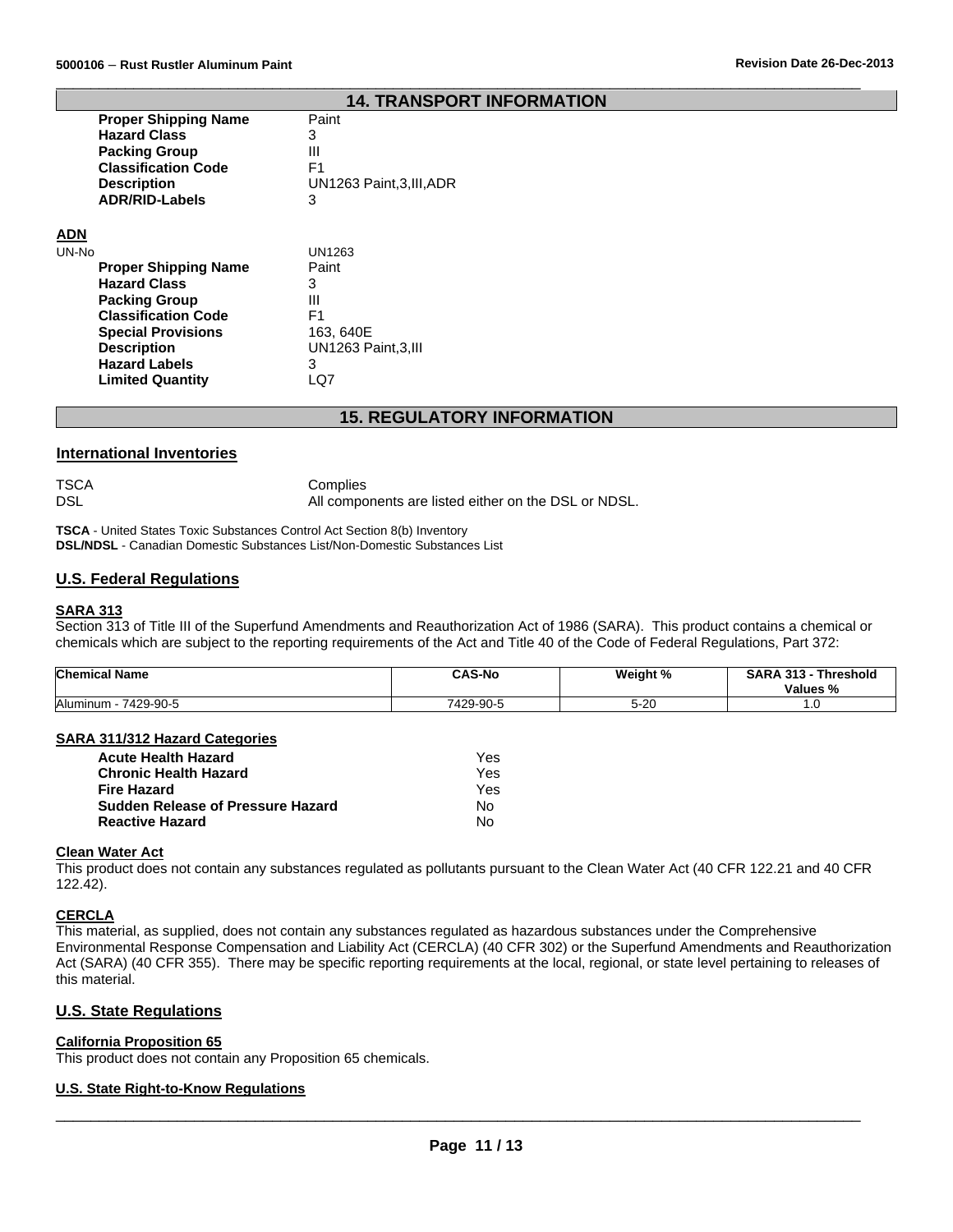| <b>Chemical Name</b>                | <b>New Jersey</b> | <b>Massachusetts</b> | Pennsylvania |
|-------------------------------------|-------------------|----------------------|--------------|
| Xylenes (o-, m-, p- isomers)        |                   |                      |              |
| 1330-20-7                           |                   |                      |              |
| Aluminum                            |                   |                      |              |
| 7429-90-5                           |                   |                      |              |
| Stoddard solvent                    |                   |                      |              |
| 8052-41-3                           |                   |                      |              |
| Hexanoic acid, 2-ethyl-, cobalt(2+) |                   |                      |              |
| salt                                |                   |                      |              |
| 136-52-7                            |                   |                      |              |

 $\overline{\phantom{a}}$  , and the set of the set of the set of the set of the set of the set of the set of the set of the set of the set of the set of the set of the set of the set of the set of the set of the set of the set of the s

# **International Regulations<br>Mexico - Grade**

**Moderate risk, Grade 2** 

| <b>Chemical Name</b>         | <b>Carcinogen Status</b> | <b>Exposure Limits</b>              |  |
|------------------------------|--------------------------|-------------------------------------|--|
| Stoddard solvent             |                          | Mexico: TWA 100 ppm                 |  |
|                              |                          | Mexico: TWA 523 mg/m <sup>3</sup>   |  |
|                              |                          | Mexico: STEL 200 ppm                |  |
|                              |                          | Mexico: STEL 1050 mg/m <sup>3</sup> |  |
| Aluminum                     |                          | Mexico: TWA= $10 \text{ mg/m}^3$    |  |
| Xylenes (o-, m-, p- isomers) |                          | Mexico: TWA 100 ppm                 |  |
|                              |                          | Mexico: TWA 435 mg/m <sup>3</sup>   |  |
|                              |                          | Mexico: STEL 150 ppm                |  |
|                              |                          | Mexico: STEL 655 mg/m <sup>3</sup>  |  |

#### **Canada WHMIS Hazard Class**

B3 Combustible liquid D2A Very toxic materials



### **16. OTHER INFORMATION**

| <b>NFPA</b>                                      | <b>Health Hazard 2</b>             | <b>Flammability 2</b>                                        | <b>Instability 0</b>     | <b>Physical and Chemical</b><br>Hazards - |
|--------------------------------------------------|------------------------------------|--------------------------------------------------------------|--------------------------|-------------------------------------------|
| <b>HMIS</b><br><b>Chronic Hazard Star Legend</b> | <b>Health Hazard 2*</b>            | <b>Flammability 2</b><br>*Indicates a chronic health hazard. | <b>Physical Hazard 0</b> | <b>Personal Protection X</b>              |
| <b>Prepared By</b>                               | Latham, NY 12110<br>1-800-572-6501 | <b>Product Stewardship</b><br>23 British American Blvd.      |                          |                                           |
| <b>Issuing Date</b>                              | 27-Apr-2007                        |                                                              |                          |                                           |
| <b>Revision Date</b>                             | 26-Dec-2013                        |                                                              |                          |                                           |
| <b>Revision Note</b>                             |                                    | No information available                                     |                          |                                           |